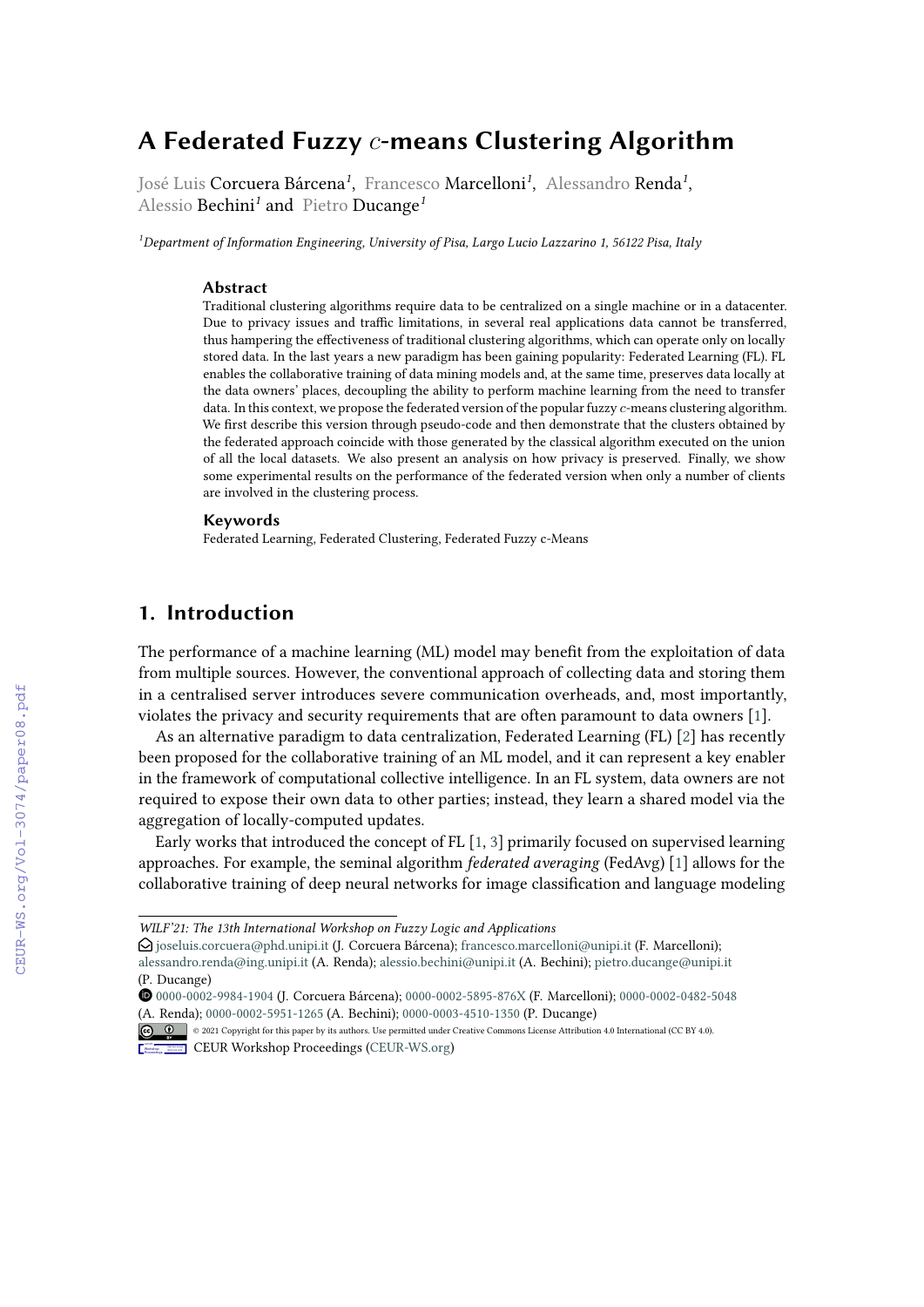by iterating over the following steps: (i) the server sends out the global model to the data owners; (ii) each data owner updates the model using its local data and sends it back to the server; (iii) the server takes the average of the locally updated models, weighted according to the number of examples, to obtain a new global model.

The unprecedented performance levels achieved by deep neural networks on a variety of supervised learning tasks likely motivates the emphasis on adapting such models to the federated environment; conversely, much less consideration has been devoted to other ML techniques, and specifically in the field of *cluster analysis* [\[4\]](#page-8-0). However, there exist several applications that require to determine groups of objects without sharing local data with a central server: this setting prevents the use of classical clustering algorithms, and asks for novel algorithms properly designed for a federated environment. Thus, the reshaping of the most effective clustering algorithms to reap the benefits of FL is of particular importance from a practical perspective.

A recent review [\[5\]](#page-8-1) has highlighted how the mathematical representation of uncertainty provided by fuzzy set theory has historically found considerable popularity in cluster analysis. The Fuzzy c-means (FCM) [\[6\]](#page-8-2) algorithm certainly is the most popular *fuzzy* clustering method: it partitions data objects into  $c$  clusters, where  $c$  is fixed by the user.

In this paper we discuss the adaptation of FCM algorithm to the federated setting, considering the scenario of horizontally partitioned data, where objects are spread over multiple distinct nodes, and all of them are described by the same set of attributes.

The paper is organized as follows: Section [2](#page-1-0) reports related works. Section [3](#page-2-0) describes the background related to FL and the general setting of our investigation. Section [4](#page-3-0) introduces our Federated FCM. Section [5](#page-6-0) describes the experimental setup and results. Section [6](#page-7-0) draw concluding remarks.

### <span id="page-1-0"></span>**2. Related Works**

The FCM algorithm and its crisp counterpart  $c$ -means [\[7\]](#page-8-3) are among the most popular and widely used clustering algorithms. Since their introduction, a number of works have extended and adapted the original algorithms to different application scenarios. This section can only provide some insights by describing how some more recent works relate to our proposal.

As discussed in a survey paper [\[8\]](#page-8-4), several works have provided contributions around privacypreserving c-means clustering algorithm: although complete zero-knowledge (i.e., each party knows nothing except its input and output) cannot be achieved due to the iterative nature of the algorithm, private implementations have been proposed both for horizontally [\[9\]](#page-8-5) and vertically [\[10\]](#page-8-6) partitioned data. However, the adoption of cryptography and Secure Multi-Party Computation primitives introduces a severe computation overhead and hinders the scalability of the approaches [\[11\]](#page-8-7). In a recent remarkable proposal for privacy-preserving collaborative fuzzy clustering [\[11\]](#page-8-7), each data owner transforms its own data by first applying a non linear function and then performing a random projection onto a lower dimensional space. This perturbation is independent of the subsequent clustering algorithm (specifically, FCM is used). Furthermore, it is assumed that the central server may collude with some of the participants and may conduct specific attacks to violate user's privacy. The authors show how resistance or mitigation of these attacks is achieved at a limited cost in terms of accuracy loss.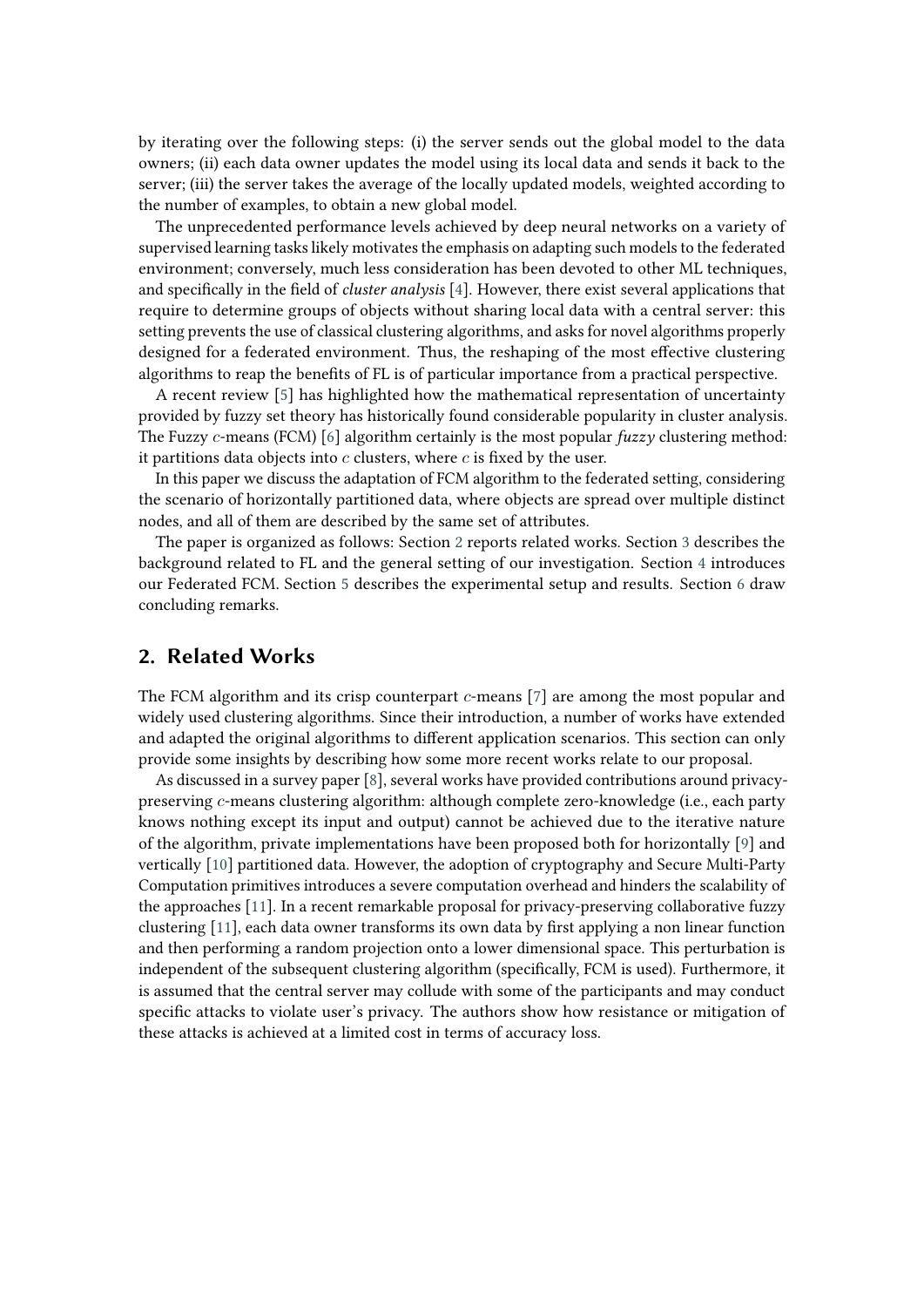Compared to the representative works mentioned above, we assume a *semi-honest* central server: the server can try to retrieve private raw data based on the updates communicated by the data owners, but it does so by adhering to the protocol defined for the execution of the ML algorithm. This is a typical assumption for the horizontal partitioning [\[2\]](#page-8-8); however, clustering under such *weak* privacy model has not been extensively investigated yet in FL literature. To the best of our knowledge, only one recent work [\[12\]](#page-8-9) follows an approach related to ours, from the point of view of privacy model, data partitioning, and communication topology: in a federated version of FCM, the author proposes to determine the cluster centers by means of a gradient-based optimization procedure. Although it is shown that such a federated version of FCM obtains similar results (and not equal, as in our case) compared to the traditional FCM algorithm applied to the overall dataset, the gradient-based optimization procedure differs from the classical, iterative, two-step minimization, in which the membership matrix and the centroids are alternately optimized. On the contrary, our proposal is inspired by the optimization procedure adopted in the traditional FCM algorithm: by only communicating aggregated data, it enables federated clustering without violating the privacy of participants.

## <span id="page-2-0"></span>**3. Background and Problem Statement**

A thorough overview on FL has recently been presented in several surveys, such as [\[2,](#page-8-8) [4,](#page-8-0) [13\]](#page-8-10). A general definition of FL can be found in [\[2\]](#page-8-8). Let  $\{P^1, P^2, \ldots, P^M\}$  be  $M$  parties, i.e. data owners, who wish to train an ML model by consolidating their respective data  $\{X^1, X^2, \ldots, X^M\},$ where  $X^m=\{{\bf x}_1^m,{\bf x}_2^m,\ldots,{\bf x}_{N_j}^m\}$  and  ${\bf x}_j^m$  is an object stored in the m-th party. In an FL process the parties collaboratively learn a model  $Model_{fed}$  without exposing their private data to others. The accuracy of  $Model_{fed}$  should be close to the one achieved by a model  $Model_{sum}$  learned on the union of the local datasets  $X_{sum}=\stackrel{M}{\bigcup}$  $m=1$  $X^m$ . Specifically, given a non-negative real number  $\delta,$  the FL algorithm is said to have  $\delta$ -accuracy loss if  $|Acc_{fed} - Acc_{sum}| < \delta,$  where  $Acc_{fed}$  and  $Acc_{sum}$  are the accuracies of  $Model_{fed}$  and  $Model_{sum}$  , respectively.

The above definition is quite general and covers a wide spectrum of FL applications. Indeed, FL systems can be coarsely categorized based on two aspects: data partitioning and communication topology [\[13\]](#page-8-10). *Data partitioning* relates to how data are distributed across the various parties and can be categorized in *horizontal* and *vertical* FL. Let  $F^i$  be the feature space and  $I^i$  the sample ID space of the data  $X^i$  held by the *i*-th data owner. As per horizontal FL, the dataset is said to be *sample-partitioned*. Horizontal FL can be formalized as follows:

$$
F^i = F^j, \quad I^i \neq I^j, \quad \forall X^i, X^j, i \neq j \tag{1}
$$

As per Vertical FL, the dataset is said to be *feature-partitioned*. Vertical FL can be formalized as follows:

$$
F^i \neq F^j, \quad I^i = I^j, \quad \forall X^i, X^j, i \neq j \tag{2}
$$

FL systems can be categorized according to their *communication topology*, thus discriminating between *centralized* and *fully-decentralized* FL. The former entails a server that orchestrates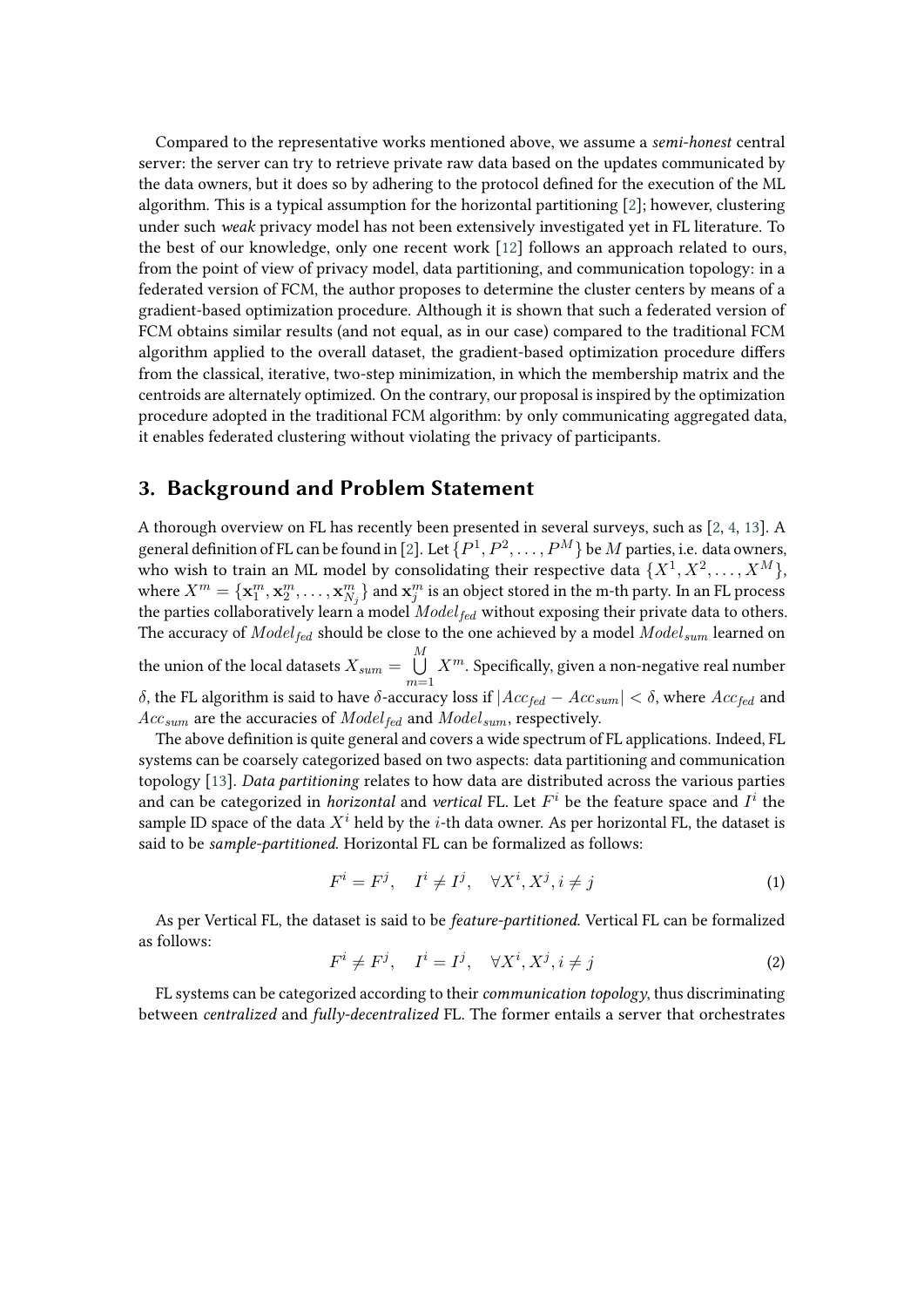the learning process by aggregating the updates computed by different parties; most FL implementations assume this communication topology. The latter does not require the presence of a central server: information is shared in a peer-to-peer fashion.

In this paper, we focus on the scenario of *horizontal FL* with a *centralized* communication topology. M parties wish to obtain a partitioning of their data, taking advantage of a clustering model to be built collaboratively, but with no need to share their private raw data.  ${\rm Let}\ X^1=\big\{{\bf x}_1^1,{\bf x}_2^1,\ldots,{\bf x}_{N_1}^1\big\},$   $X^2=\big\{{\bf x}_1^2,{\bf x}_2^2,\ldots,{\bf x}_{N_2}^2\big\},$   $\ldots$ ,  $X^M=\left\{{\bf x}_1^M,{\bf x}_2^M,\ldots,{\bf x}_{N_M}^M\right\}$  be the M private datasets we are considering, each of them with a variable number of objects. Instances from all the datasets are represented in the same  $F$ -dimensional attribute space:  $\mathbf{x}_j^m \,=\, \left\{x_{j,1}^m,x_{j,2}^m,\ldots,x_{j,F}^m\right\}$ . We assume that both the number of clusters and the domain of definition of the attributes are known a-priori, and, specifically, they are also known to the server. As per the privacy model, we assume honest participants and a *semi-honest*, or *honest-but-curious*, central server [\[2\]](#page-8-8).

## <span id="page-3-0"></span>**4. Federated FCM**

The original FCM algorithm by Bezdek [\[6\]](#page-8-2) has been later reworked to improve its efficiency [\[14\]](#page-8-11). Our federated proposal for FCM stems from such a version [14], which adopts an efficient reorganization of the update procedure for the cluster centers: no storing of the membership matrix (i.e. the matrix that contains the degree of membership of each object to each cluster) is required, thus the asymptotic runtime is significantly reduced.

<span id="page-3-1"></span>Algorithm 1: **Federated FCM(** $C$ ,  $\lambda$ ,  $\varepsilon$ ).

Given: C - number of clusters **Given:**  $\lambda$  - fuzziness factor

Given:  $\varepsilon$  - tolerance value for the stop condition **Initialization stage**

*Server:*

- 1: Randomly selects *C* cluster centers.  $V^{(0)} = \int_{V^{(0)}} V^{(0)}(V^{(0)} V^{(0)})$  $\left\{ \mathbf{v}_{1}^{(0)},\mathbf{v}_{2}^{(0)},\ldots,\mathbf{v}_{C}^{(0)}\right\}$
- 2: Transmits the fuzziness factor  $\lambda$  to each data owner

#### **Execution stage**

- 3: At each round  $t$ , with  $t$  starting from 0 *Server:*
- 4: Transmits  $V^{(t)}$  to each data owner *Each data owner*  $m$ :
- 5:  $U^{(t),m}$ ,  $WS^{(t),m} =$  LocalSums $(V^{(t)}, X^m, \lambda)$
- 6: Transmit  $(U^{(t),m},\mathcal{W}S^{(t),m})$  to the server *Server:*
- 7: Update cluster centers evaluating  $V^{(t+1)}$  as per Eq. [3.](#page-4-0)
- 8: **if**  $||V^{(t+1)} V^{(t)}||_F < \varepsilon$  then
- 9: Terminate
- 10: **else**
- 11: Proceed with the next round (line [4\)](#page-3-1)
- $12$  **end if**

<span id="page-3-2"></span>Algorithm 2: LocalSums( $V^{(t)}, X^{m}, \lambda$ )

**Given:**  $V^{(t)}$  - array of C cluster centers **Given:**  $X^m$  -  $m$ -th dataset **Given:**  $\lambda$  - fuzziness factor 1:  $WS^{(t), m} \leftarrow zeros(C \times F)$ 2:  $U^{(t),m} \leftarrow zeros(C)$ 3: **for**  $\mathbf{x}_j^m \in X^m$  do: 4:  $denom = 0$ 5: **for** each cluster **do**: 6:  $numer_c = ||\mathbf{x}_j^m - \mathbf{v}_c^{(t)}||^{\frac{2}{\lambda - 1}}$ 7: denom = denom +  $\frac{1}{numer_c}$ 8: **end for** 9: **for** each cluster **do**: 10:  $\mu_{c,j} = (numer_c * denom)^{-1}$ 11:  $\mathbf{ws}_c^{(t),m} = \mathbf{ws}_c^{(t),m} + \mu_{c,j}^{\lambda} \mathbf{x}_j^m$ 12:  $c^{(t),m} = U_c^{(t),m} + \mu_{c,j}^{\lambda}$ 13: **end for** 14: **end for** 15: **return**  $U^{(t),m}$ ,  $WS^{(t),m}$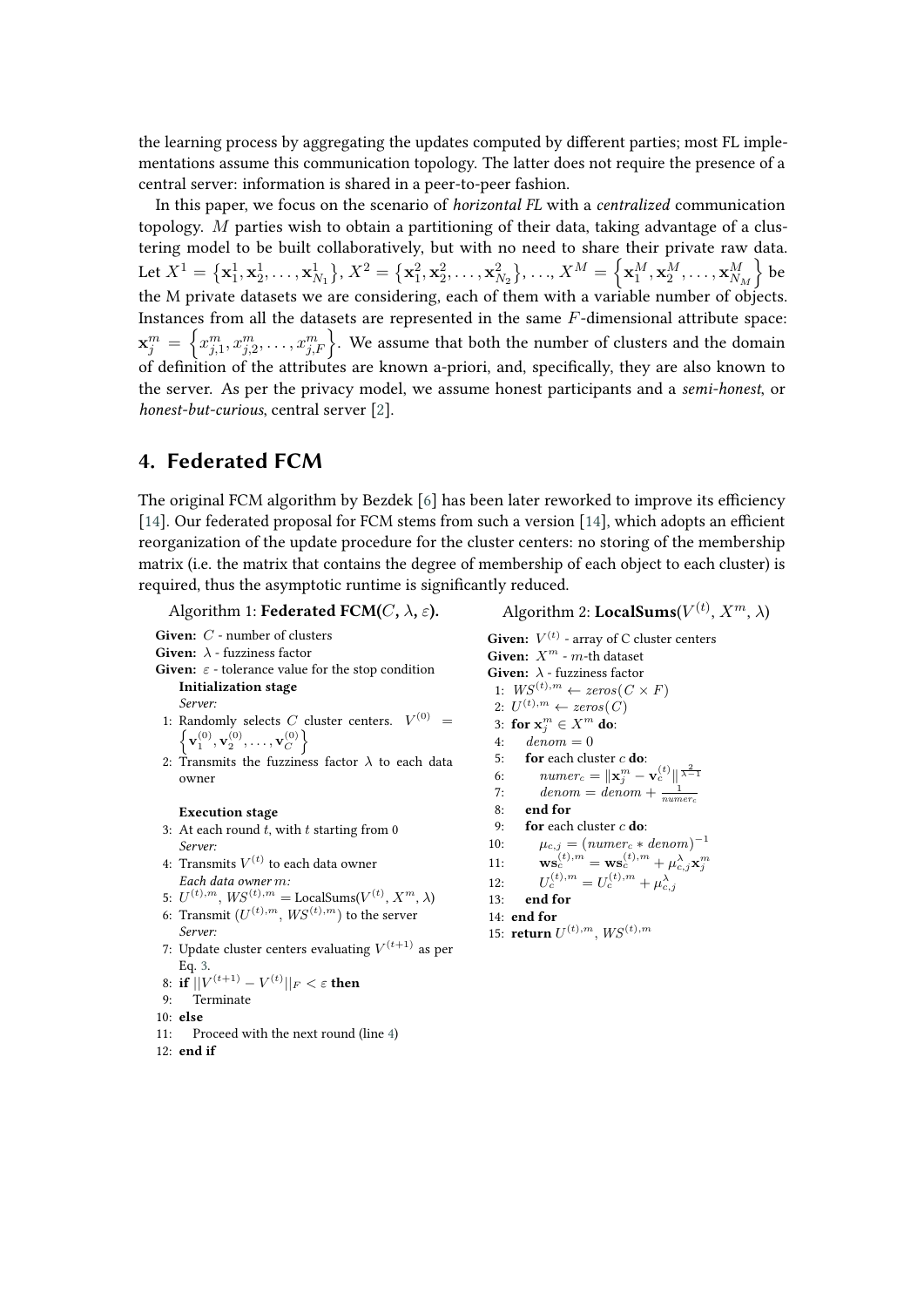The pseudocode of the Federated FCM algorithm is reported in Algorithms [1](#page-3-1) and [2.](#page-3-2) Federated FCM is structured in successive rounds. For the sake of clarity, the communication and synchronization details for this round-based organization is omitted.

The initialization stage of the Federated FCM algorithm is up to the server and involves the initialization of all the cluster centers. The server transmits to each data owner the coordinates of the centers and the fuzziness parameter  $\lambda$ . Subsequently, during the execution stage, at each round, each data owner computes both  $U^{(t),m}$  and  $\mathit{WS}^{(t),m}$  as described in Algorithm [2.](#page-3-2)  $U^m$  is an array with  $C$  elements, and the  $c$ -th element is the sum of the membership degrees of the objects in  $X_m$  to cluster c, each raised to the  $\lambda$ -th power. More formally,  $U^m=\{U^m_1,U^m_2,\ldots,U^m_C\}$  and  $U^m_c=\sum_{j=1}^{N_m}\mu_{c,j}^{\lambda}$ .  $WS^m$  is a  $C\times F$  matrix, whose  $c$ -th row is the sum of the data objects, weighted by the membership degree of the objects to cluster  $c$ . More formally,  $WS^m = \{ \mathbf{ws}^m_1, \mathbf{ws}^m_2, \dots, \mathbf{ws}^m_C \}$  and  $\mathbf{ws}^m_c = \sum_{j=1}^{N_m} \mu_{c,j}^{\lambda} \mathbf{x}^m_j.$  Then, each data owner transmits  $U^{(t),m}$  and  $WS^{(t),m}$  to the server, so that it can update the coordinates of the centers as follows:

<span id="page-4-0"></span>
$$
\mathbf{v}_c^{(t+1)} = \frac{\sum_{m=1}^M \mathbf{w} \mathbf{s}_c^{(t),m}}{\sum_{m=1}^M U_c^{(t),m}} \quad \forall c \in \{1, \dots, C\}
$$
(3)

The server evaluates the stopping condition (Algorithm [1,](#page-3-1) line [8\)](#page-3-1): if the Frobenius norm of the difference in the cluster centers between two consecutive rounds is lower than the given threshold  $\varepsilon$ , the execution terminates. In other words, we check whether the centers move less than the imposed tolerance. Otherwise, the server transmits the new centers to the data owners, thereby initiating the next round.

The rationale behind the LocalSums (Algorithm [2\)](#page-3-2) is detailed in [\[14\]](#page-8-11); unlike the original paper, we are considering the scenario of horizontal FL, where data are scattered over multiple data owners. Notably, each data owner does not need to store the  $C \times N_m$  membership matrix.

### <span id="page-4-2"></span>**4.1. Equivalence with FCM executed on the overall dataset**

In this sub-section, we show that the Federated FCM algorithm generates the same clusters that would be produced by the classical FCM algorithm applied to the overall dataset obtained by the union  $X_{sum}$  of the local datasets. Under the assumption that all data are stored in the central server, in the classical FCM algorithm at each iteration the cluster centers are updated as follows:

<span id="page-4-1"></span>
$$
\mathbf{v}_c^{(t+1)} = \frac{\sum_{j=1}^N \mu_{c,j}^{\lambda} \mathbf{x}_j^{(t),sum}}{\sum_{j=1}^N \mu_{c,j}^{\lambda}}, \quad \forall c \in \{1, ..., C\}
$$
(4)

The updated center of the  $c$ -th cluster is the weighted average of the objects assigned to the cluster: the weights are the membership degree of the objects to the cluster, raised to the  $\lambda$ -th power. With M mutually disjoint sets, as it typically occurs in real-world horizontal data partitions, Eq. [4](#page-4-1) (centralized setting) and Eq. [3](#page-4-0) (federated setting) lead to the same result. In fact, for each cluster  $c$ ,

$$
\sum_{j=1}^{N} \mu_{c,j}^{\lambda} \mathbf{x}_{j}^{(t),sum} = \sum_{m=1}^{M} \mathbf{ws}_{c}^{(t),m} \qquad (5) \qquad \qquad \sum_{j=1}^{N} \mu_{c,j}^{\lambda} = \sum_{m=1}^{M} U_{c}^{(t),m} \qquad (6)
$$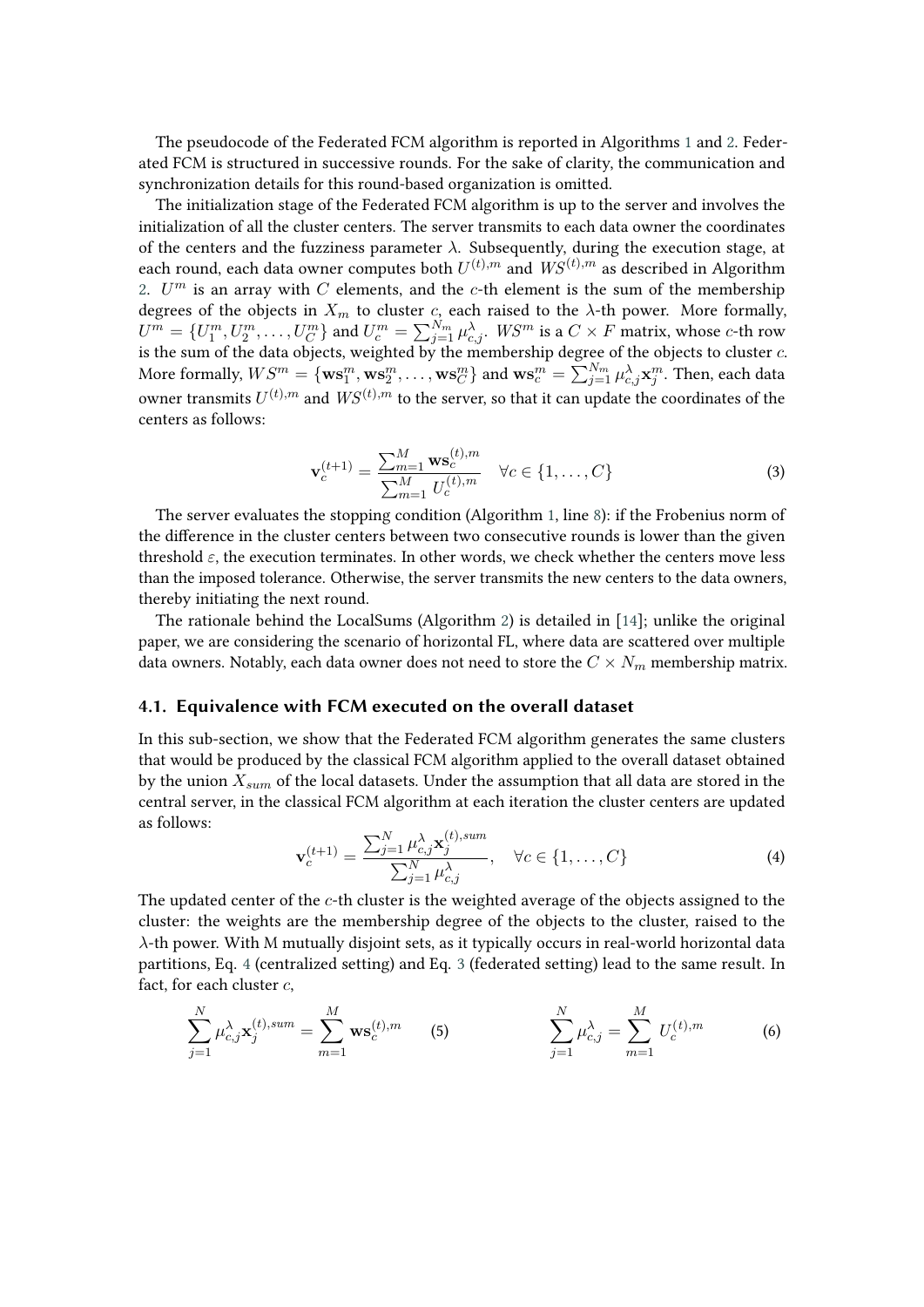Specifically, both terms are sums of elements. In the federated setting each sum is performed in two steps: first, on a per-owner basis and then aggregated by the central server.

Finally, since the termination condition (Algorithm [1](#page-3-1) line [8\)](#page-3-1) depends only on the position of the cluster centers, it can be applied equivalently in the two scenarios.

### **4.2. Privacy analysis**

The *federated* approach allows the collaborative evaluation of the FCM algorithm with no need for individual data owners to expose their data. Nevertheless, the server can infer the value of the attributes of each single object under certain circumstances. At each round, each data owner reveals the following information: for each  $c$ , the sum  $\mathbf{U}_c^{(t),m}$  of the membership degrees, each raised to the  $\lambda$ -th power, and the array  $\mathbf{w}\mathbf{s}_{c}^{(t),m}$  of the weighted sum of the objects *assigned* to  $c$ . The first information  $\mathbf{U}^{(t),m}_c$  can be represented by the following  $C$  equations:

<span id="page-5-0"></span>
$$
\begin{cases}\n\mu_{1,1}^{\lambda} + \mu_{1,2}^{\lambda} + \dots + \mu_{1,N_m}^{\lambda} = \alpha_1 \\
\mu_{2,1}^{\lambda} + \mu_{2,2}^{\lambda} + \dots + \mu_{2,N_m}^{\lambda} = \alpha_2 \\
\dots \\
\mu_{C,1}^{\lambda} + \mu_{C,2}^{\lambda} + \dots + \mu_{C,N_m}^{\lambda} = \alpha_C\n\end{cases} (7)
$$

The second information  $\mathbf{ws}^{(t),m}_c$  leads to the following  $C$  equations for each attribute  $f$ :

<span id="page-5-1"></span>
$$
\begin{cases}\nx_{1,f}\mu_{1,1}^{\lambda} + x_{2,f}\mu_{1,2}^{\lambda} + \cdots + x_{N_m,f}\mu_{1,N_m}^{\lambda} = \beta_{1,f} \\
x_{1,f}\mu_{2,1}^{\lambda} + x_{2,f}\mu_{2,2}^{\lambda} + \cdots + x_{N_m,f}\mu_{2,N_m}^{\lambda} = \beta_{2,f} \\
\dots \\
x_{1,f}\mu_{C,1}^{\lambda} + x_{2,f}\mu_{C,2}^{\lambda} + \cdots + x_{N_m,f}\mu_{C,N_m}^{\lambda} = \beta_{C,f}\n\end{cases}
$$
\n(8)

Specifically, the server receives from each data owner  $m$  the  $\alpha_c$  value for each cluster  $c$ , and the  $\beta_{c,f}$  value for each cluster c and for each feature f. By definition, we have that

<span id="page-5-2"></span>
$$
\mu_{c,j} = \frac{1}{\sum_{l=1}^{C} \left( \frac{\|\mathbf{x}_j^m - \mathbf{v}_c\|}{\|\mathbf{x}_j^m - \mathbf{v}_l\|} \right)^{\frac{2}{\lambda - 1}}} \tag{9}
$$

Thus, we can consider that the only unknown variables are the coordinates  $x_{j,f}^m$ . To derive these coordinates for the objects stored in party  $m$ , the server must solve the overall system of equations, composed by Eqs. [7](#page-5-0) and [8,](#page-5-1) replacing the values of  $\mu_{c,i}$  by using Eq. [9.](#page-5-2) The number of unknown variables is  $N_m \times F$  and the number of equations is  $C + C \times F$ . If the server was aware of the number of objects  $N_m$  that produced the statistics  $\mathbf{U}_c^{(t),m}$  and  $\mathbf{ws}_c^{(t),m}$ , it could empirically derive the solution unless the number of unknown variables was greater than the number of equations, that is, if  $N_m > \frac{C \times (F+1)}{F}$  $\frac{(F+1)}{F}$ . We highlight that the server does not know  $N_m$  and therefore this is a strong restrictive condition. Nevertheless, it does not appear too limiting since it requires that the number of objects is greater than the number of clusters plus  $C/F$ . Therefore, we might decide to let the party transmit the locally aggregated data (Algorithm [1,](#page-3-1) line [6\)](#page-3-1) only if  $N_m > \frac{C \times (F+1)}{F}$  $\frac{(F+1)}{F}$ . Although the server may be able to retrieve some data information from the aggregated measurements submitted by each data owner, it cannot determine the exact raw data values.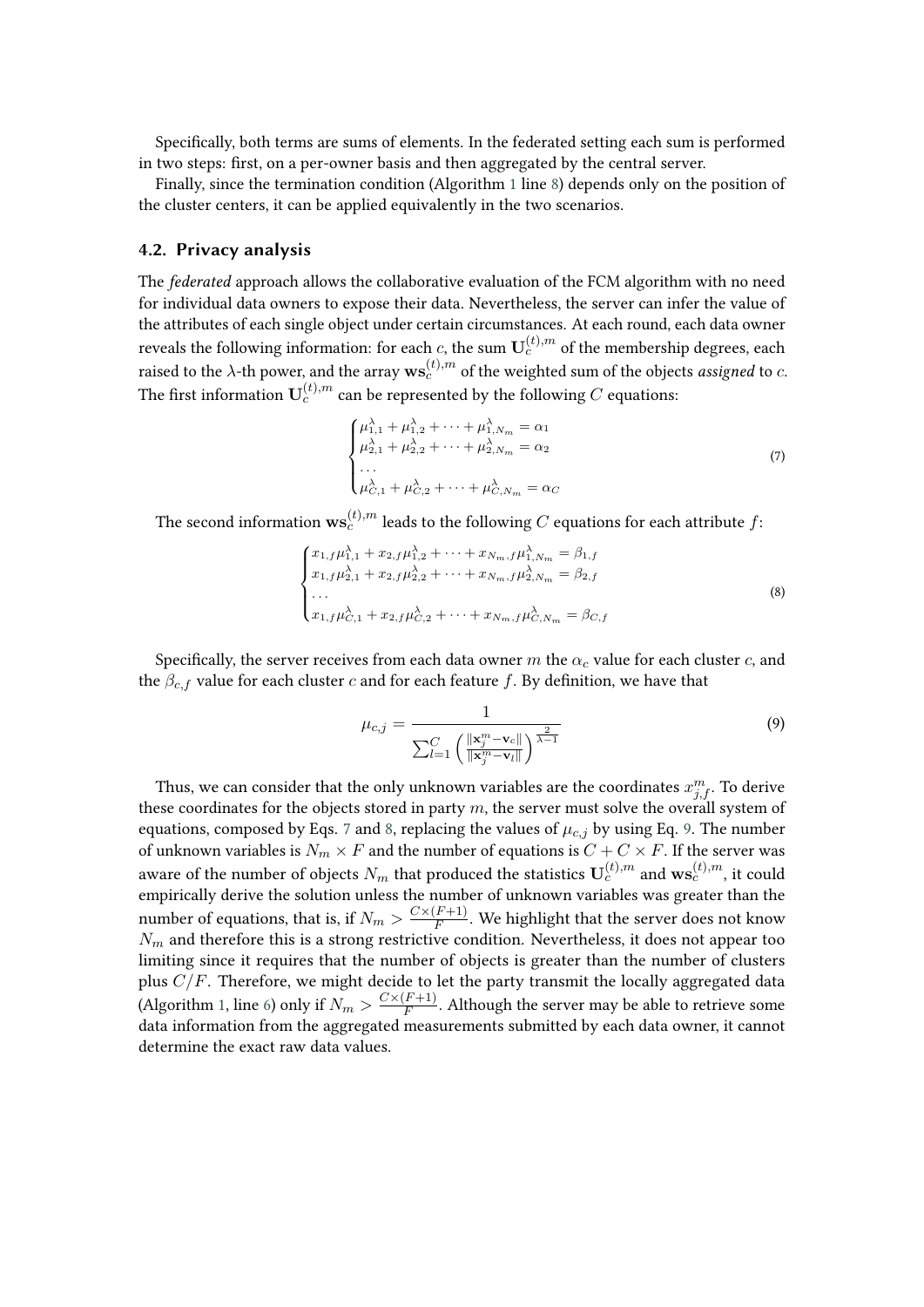### <span id="page-6-0"></span>**5. Experimental setup and results discussion**

A preliminary evaluation of the performance of Federated FCM has been carried out. We considered the following setting: all participants have roughly the same amount and the same distribution of objects (IID setting). The total number of participants  $M$  has been set to 20; however, as in the original FedAvg algorithm [\[1\]](#page-8-12), we introduce a parameter  $\gamma$  (fraction of data owners) for random sampling among participants at the beginning of each FL round. The main objective of our analysis is to compare the results obtained with Federated FCM (with different values for  $\gamma$ ) and those obtained with classical FCM algorithm applied to the overall dataset  $X_{sum}$ . Specifically,  $V_{fed}(\gamma)$  and  $V_{sum}$  represents the final array of cluster centers obtained with Federated FCM and with classical FCM (centralized setting), respectively.

Overall, we employed four datasets: *xclara* and *s-set1* from the clustering benchmark reposi-tory<sup>[1](#page-6-1)</sup>, *waveform v1* and *pendigits* from the UCI Machine Learning Repository<sup>[2](#page-6-2)</sup>. For each dataset, the number of classes  $K$ , objects  $N$  and attributes  $F$  is reported in Table [1](#page-7-1) (first column).

We set the fuzziness factor  $\lambda = 2$ , the tolerance value  $\varepsilon = 0.005$  and the maximum number of rounds to 30, as we observed that convergence generally requires far fewer rounds. Further the number C of clusters was set coherently with the number of classes K. We varied  $\gamma$  in  $\{0.25, 0.5, 0.75, 1\}$ : notably, in the case of  $\gamma = 1$  (i.e., all clients participate to FL procedure), we aim to experimentally verify the equivalence between federated and centralized settings, as theoretically demonstrated in Section [4.1.](#page-4-2) We performed 10 repetitions varying the seed for random center initialization and participant sampling; for each repetition, the same center initialization was used for the Federated FCM and the centralized FCM algorithms.

Due to the space limit, Fig. [1](#page-7-2) reports only the results obtained on the *xclara* dataset. The convergence of Federated FCM (Algorithm [1,](#page-3-1) line [8\)](#page-3-1) is reported in Fig. [1a:](#page-7-3) the Frobenius norm of the difference in the cluster centers between two consecutive rounds reaches a plateau after around 7 rounds, regardless of the value of  $\gamma$ . However, convergence w.r.t. the tolerance value  $\varepsilon$ is achieved only for high values of  $\gamma$  (namely, 0.75 and 1); intuitively, when fewer participants are sampled, the centers keep slightly shifting over time, since it is less likely that the same participants are selected in subsequent rounds.

Figure [1b](#page-7-4) shows the Frobenius norm  $||V_{fed}(\gamma) - V_{sum}||_F$  of the difference between cluster centers computed by Federated and centralized versions of FCM; notably, we consider the permutation of the centers in  $V_{fed}(\gamma)$  that minimizes  $||V_{fed}(\gamma) - V_{sum}||_F$ . When  $\gamma = 1$  (all 20 clients are involved in the procedure) the federated version of the algorithm is equivalent to the original one executed on the overall dataset, as previously demonstrated. As  $\gamma$  decreases, the distance between the centers increases. To assess whether this affects clustering performance, we apply an external measure of clustering quality, namely the Adjusted Rand Index (ARI) [\[15\]](#page-8-13). Given the centers  $V_{fed}(\gamma)$  computed by the federated version, we evaluated the fuzzy partition matrix on the dataset  $X_{sum}$ , assigned each object to the cluster with the highest membership degree, and computed ARI, which measures the consistency between clustering results and the available ground truth labels. Table [1](#page-7-1) reports the results for all datasets, along with the value  $||V_{fed}(\gamma) - V_{sum}||_F$ . We observe that, in the case  $\gamma < 1$ , the centers computed in the

<span id="page-6-1"></span><sup>1</sup> <https://github.com/deric/clustering-benchmark>

<span id="page-6-2"></span><sup>2</sup> <https://archive.ics.uci.edu/ml/datasets.php>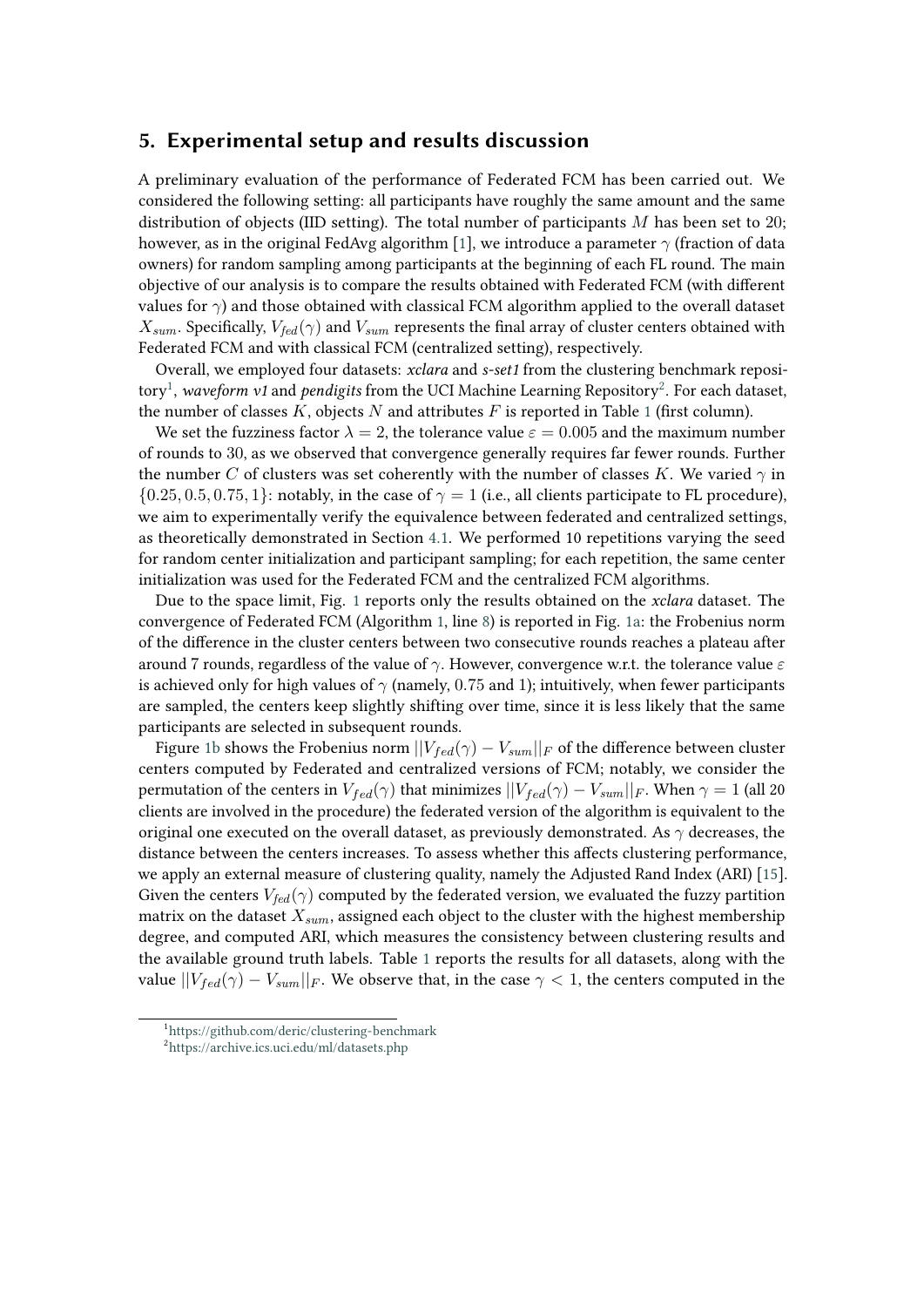<span id="page-7-3"></span><span id="page-7-2"></span>

<span id="page-7-4"></span>(a) Federated FCM: Frobenius norm of the difference in the cluster centers between consecutive rounds. (b)  $||V_{fed}(\gamma) - V_{sum}||_F$  over  $\gamma$ .

**Figure 1:** Results on *xclara* dataset. Average values (shaded region indicates the standard deviation).

federated setting slightly deviates from those determined in the centralized case. As expected, this deviation decreases with the increase of  $\gamma$ . However, such deviation does not induce a significant variation in the ARI values, thus highlighting that the clusters generated by Federated and centralized versions are very similar even when only a fraction of participants is involved in the FL procedure. This outcome is particularly relevant in scenarios where clients have an unstable connection, which can prevent them to communicate with the central server at each round, or when it is mandatory to reduce the communication overhead over the network.

### <span id="page-7-1"></span>**Table 1**

ARIs obtained with centers  $V_{fed}(\gamma)$  on  $X_{sum}$  and Frobenius norm of the difference between  $V_{fed}(\gamma)$ and  $V_{sum}$ . Average values.

|                                      | ARI $(\gamma)$ |         |         |                                           | $  V_{fed}(\gamma) - V_{sum}  _F$ |         |         |         |
|--------------------------------------|----------------|---------|---------|-------------------------------------------|-----------------------------------|---------|---------|---------|
| Dataset $(K, N, F) \setminus \gamma$ | 0.25           | 0.50    | 0.75    | 1.00                                      | 0.25                              | 0.50    | 0.75    | 1.00    |
| <b>xclara</b> $(3, 3000, 2)$         | 0.99269        | 0.99279 | 0.99289 | 0.99289                                   | 0.00893                           | 0.00545 | 0.00250 | 0.00000 |
| s-set1 $(15, 5000, 2)$               | 0.90418        | 0.90384 |         | 0.89645 0.89728                           | 0.11640                           | 0.09915 | 0.04865 | 0.00000 |
| <b>pendigits</b> $(10, 10992, 16)$   |                |         |         | $0.42051$ $0.42115$ $0.42291$ $0.42468$   | $\mid 0.11147$                    | 0.08261 | 0.03018 | 0.00000 |
| waveform v1 $(3,5000,21)$            |                |         |         | $0.24243$ 0.24366 0.24445 0.24359 0.03233 |                                   | 0.01877 | 0.02049 | 0.00000 |

## <span id="page-7-0"></span>**6. Conclusion**

While ML is widely employed in a great variety of application domains, there is a growing interest in the need to protect the privacy of data during the collaborative learning of ML models. Federated learning is emerging as one of the key paradigms to address this challenge. In this paper we have proposed a *federated* version of the popular fuzzy c-means clustering algorithm. We have focused on the scenario of horizontally partitioned data and relaxed privacy requirements. We have shown that our version achieves the same results obtained by the classical clustering algorithm applied to the overall merged datasets, while preserving privacy of data owners. Further, we carried out a preliminary experimental analysis: under the assumption